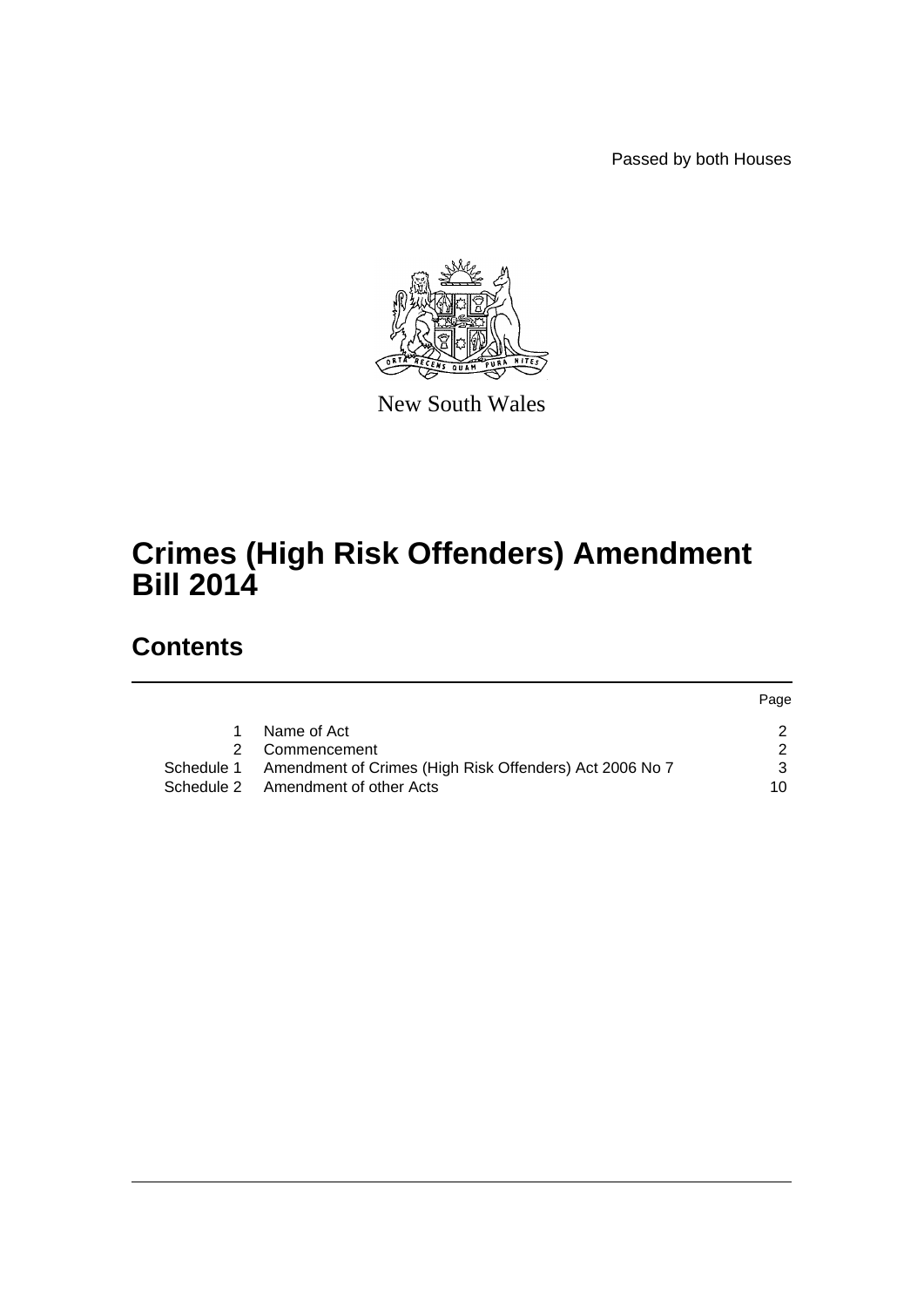*I certify that this public bill, which originated in the Legislative Assembly, has finally passed the Legislative Council and the Legislative Assembly of New South Wales.*

> *Clerk of the Legislative Assembly. Legislative Assembly, Sydney,* , 2014



New South Wales

# **Crimes (High Risk Offenders) Amendment Bill 2014**

Act No , 2014

An Act to amend the *Crimes (High Risk Offenders) Act 2006* to make further provision for the supervision and detention of high risk sex offenders and high risk violent offenders; and for other purposes.

*I have examined this bill and find it to correspond in all respects with the bill as finally passed by both Houses.*

*Assistant Speaker of the Legislative Assembly.*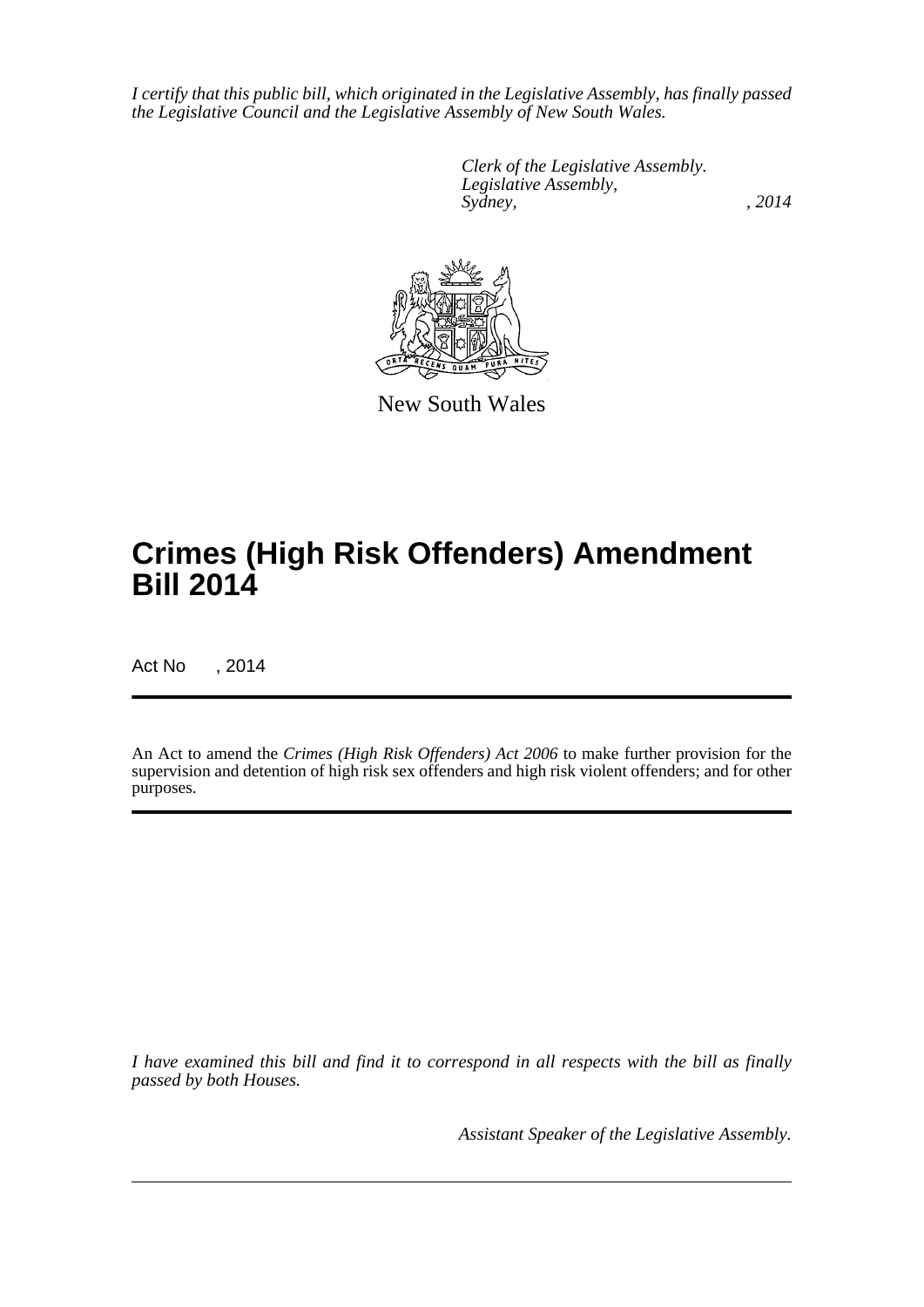# <span id="page-2-0"></span>**The Legislature of New South Wales enacts:**

#### **1 Name of Act**

This Act is the *Crimes (High Risk Offenders) Amendment Act 2014*.

#### <span id="page-2-1"></span>**2 Commencement**

This Act commences on a day or days to be appointed by proclamation.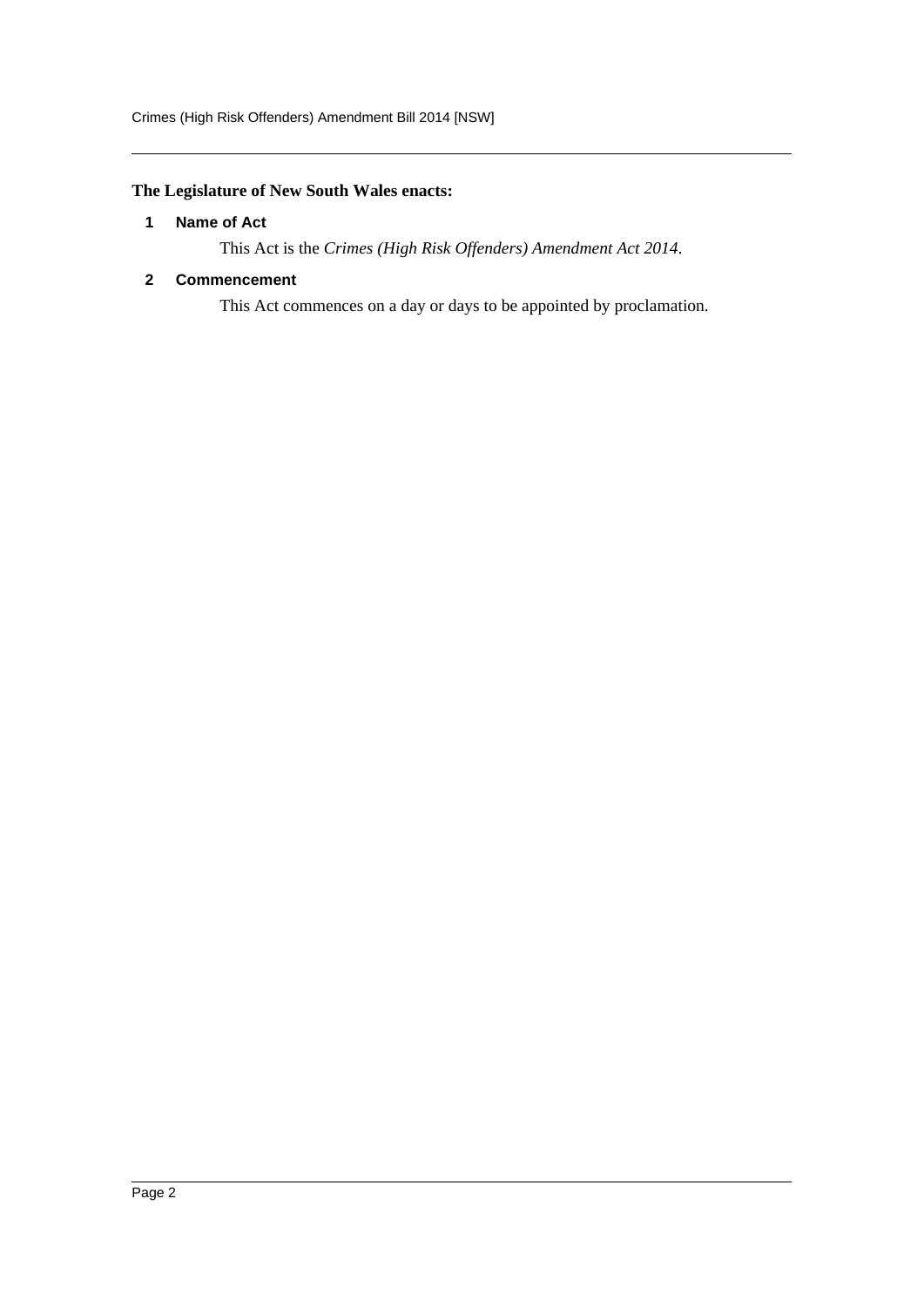# <span id="page-3-0"></span>**Schedule 1 Amendment of Crimes (High Risk Offenders) Act 2006 No 7**

## **[1] Section 4 Definitions**

Insert in alphabetical order:

*Assessment Committee* means the High Risk Offenders Assessment Committee established by section 24AB.

*emergency detention order* means an emergency order for the detention of an offender made under section 18CB.

*high risk offender* means a high risk violent offender or a high risk sex offender.

*Justice Health and Forensic Mental Health Network* means the statutory health corporation of that name specified in Schedule 2 to the *Health Services Act 1997*.

*serious offence* means:

- (a) in the context of a high risk sex offender—a serious sex offence, or
- (b) in the context of a high risk violent offender—a serious violence offence.

## **[2] Sections 5H, 7 (2), 13 (1), 13A, 15 (2), 19 (1), 21A (1) and (6) and 24A**

Omit "State of New South Wales" wherever occurring. Insert instead "State".

#### **[3] Section 10C Term of interim supervision order**

Omit section 10C (1). Insert instead:

- (1) An interim supervision order commences on the day fixed in the order for its commencement (or if no such day is fixed, as soon as it is made) and expires at the end of:
	- (a) such period (not exceeding 28 days from the day on which it commences) as is specified in the order, or
	- (b) if the order is suspended for any period—the period specified in paragraph (a) plus each period during which the order is suspended.
- (1A) An interim supervision order, and the offender's obligations under that interim supervision order, are suspended during any period the offender is in lawful custody, whether under this or any other Act or law.

## **[4] Section 10C (3)**

Insert after section 10C (2):

(3) Any day or part of a day on which an interim supervision order is suspended does not count towards the 3-month limit referred to in subsection (2).

#### **[5] Section 11 Conditions that may be imposed on supervision order**

Insert at the end of section 11 (j):

, or

(k) to report to police and provide information to police about the conditions imposed on the extended supervision order or interim supervision order and the offender's residential address, or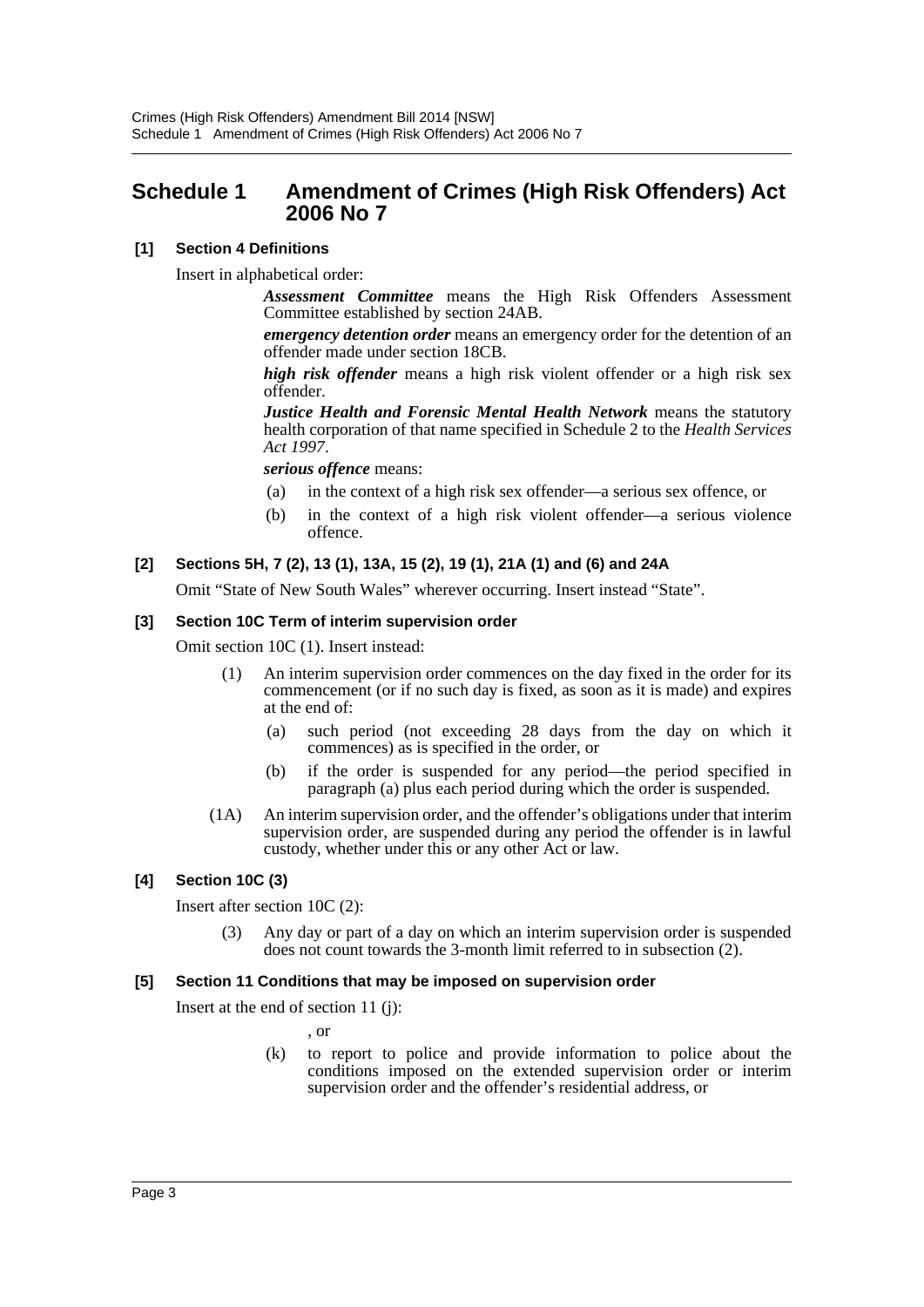- (l) to comply with any obligation that could be imposed on the offender under Part 3 of the *Child Protection (Offenders Registration) Act 2000* if the offender were a registrable person within the meaning of that Act and were not the subject of an interim supervision order or an extended supervision order, or
- (m) to comply with specified requirements in connection with the offender's access to and use of the internet, or
- (n) to provide any corrective services officer with requested information in relation to any employment or any financial affairs of the offender.

#### **[6] Section 12 Breach of supervision order**

Omit "100 penalty units or imprisonment for 2 years".

Insert instead "500 penalty units or imprisonment for 5 years".

**[7] Section 13B Application for high risk sex offender continuing detention order**

Insert "or emergency detention order" after "order" wherever occurring in section 13B (2) (b) and (3) (b).

#### **[8] Section 13C Application for high risk violent offender continuing detention order**

Insert "or emergency detention order" after "order" wherever occurring in section 13C (2) (b) and  $(3)$  (b).

#### **[9] Part 3, Division 3A**

Insert after Division 3:

## **Division 3A Emergency detention orders**

#### **18CA Ex parte application for emergency detention order**

- (1) The State may apply to the Supreme Court for an order (an *emergency* detention order) for the detention of an offender who is the subject of an extended supervision order or an interim supervision order and who, because of altered circumstances, cannot be provided with adequate supervision under the extended supervision order or interim supervision order.
- (2) The Supreme Court may hear an application for an emergency detention order in the absence of the offender concerned.

#### **18CB Making of emergency detention orders**

- (1) The Supreme Court may make an emergency detention order if it appears to the Court that the matters alleged in support of the application for the order would, if proved, establish that:
	- (a) because of altered circumstances, the offender cannot be provided with adequate supervision under the extended supervision order or interim supervision order to which the offender is currently subject, and
	- (b) without adequate supervision, the offender poses an imminent risk of committing a serious offence.
- (2) The Supreme Court is not to make more than one emergency detention order in respect of the same occasion of altered circumstances.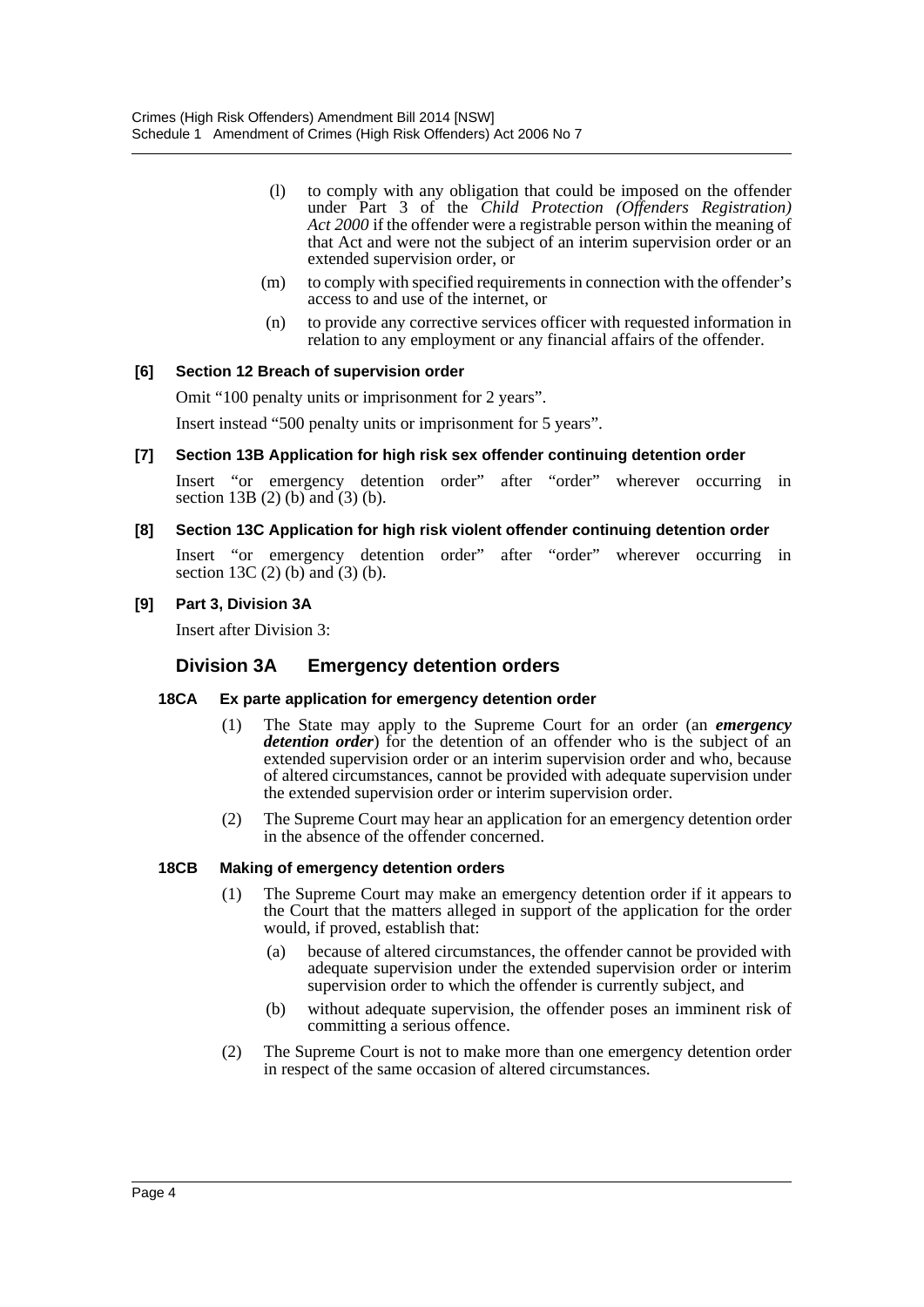#### **18CC Requirements with respect to application**

An application for an emergency detention order must be supported by an affidavit of the Commissioner of Corrective Services NSW, or of a corrective services officer of or above the rank of Assistant Commissioner, that addresses each of the following matters:

- (a) the altered circumstances that give rise to the application,
- (b) the reasons why the offender cannot be provided with adequate supervision under the extended supervision order or interim supervision order because of the altered circumstances,
- (c) the reasons why there are no other practicable and available means of ensuring that the offender does not pose an imminent risk of committing a serious offence (other than detention).

#### **18CD Term of emergency detention order**

- (1) An emergency detention order can be made to have effect for no longer than is reasonably necessary to enable action to be taken under this Act to ensure that the offender is provided with adequate supervision under an extended supervision order or continuing detention order.
- (2) An emergency detention order commences as soon as it is made and expires at the end of such period (not exceeding 120 hours from when it commences) as is specified in the order or at such earlier time as may be specified by the Supreme Court when making the order.

# **[10] Section 18D Detention order causes any supervision order to cease to have effect**

Insert after section 18D (2):

(3) On the making of an emergency detention order in respect of a person, any interim supervision order or extended supervision order in respect of the person is suspended and ceases to have effect until such time as the emergency detention order expires.

#### **[11] Section 19 Detention order may be varied or revoked**

Omit "or interim detention order" wherever occurring in section 19 (1) and (1B).

Insert instead ", interim detention order or emergency detention order".

#### **[12] Section 20 Warrant of committal**

Omit "or interim detention order" from section 20 (1).

Insert instead ", interim detention order or emergency detention order".

#### **[13] Section 22 Right of appeal**

Omit "or continuing detention order" wherever occurring in section 22 (1), (4) and (4A). Insert instead ", continuing detention order or emergency detention order".

#### **[14] Section 22 (4B)**

Omit "or a continuing detention order".

Insert instead ", continuing detention order or emergency detention order".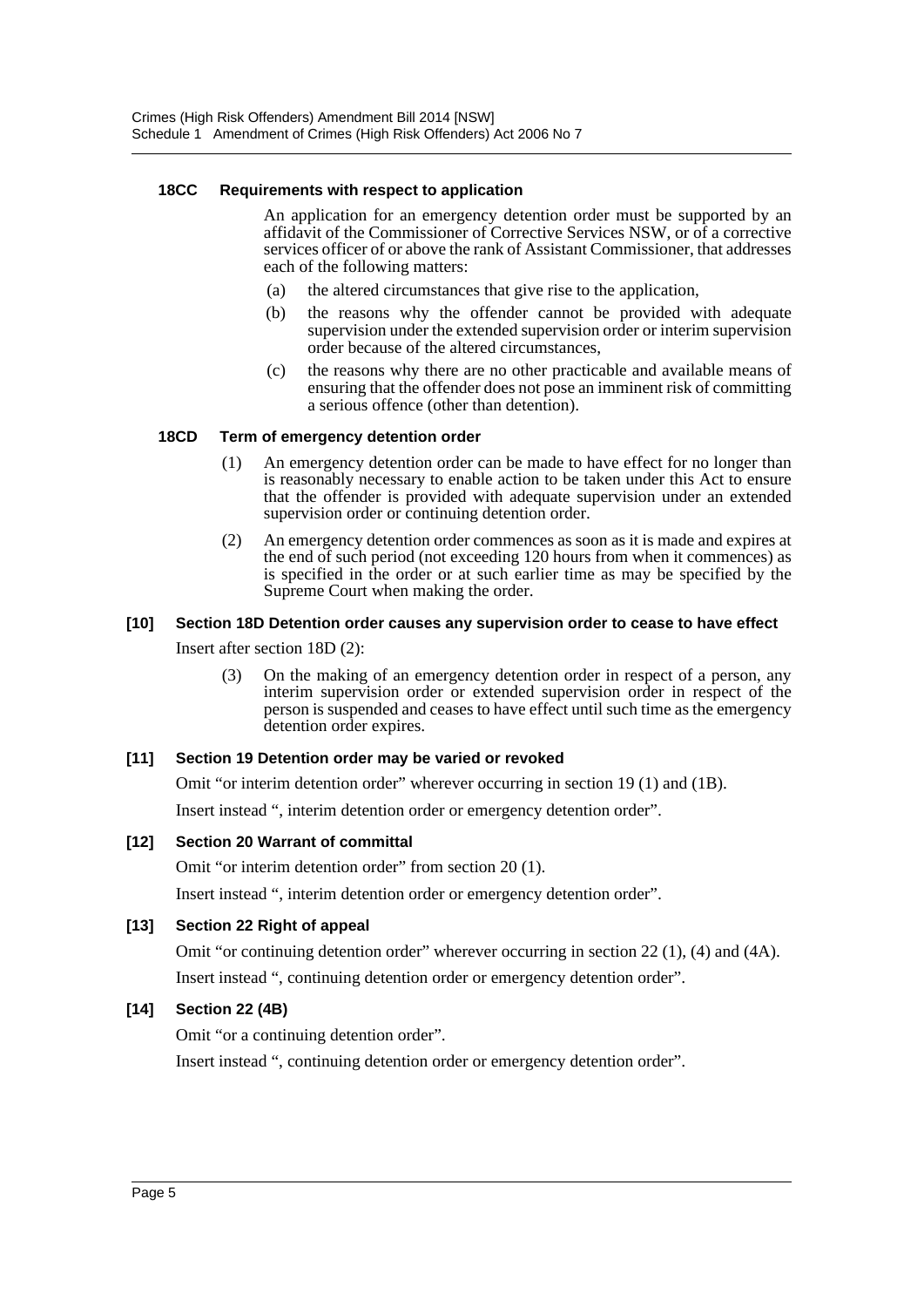# **[15] Part 4A**

Insert after Part 4:

# **Part 4A High Risk Offenders Assessment Committee and inter-agency co-operation**

#### **24AA Meaning of "relevant agency"**

For the purposes of this Part, each of the following is a *relevant agency*:

- (a) Corrective Services NSW,
- (b) the Department of Family and Community Services,
- (c) the Justice Health and Forensic Mental Health Network,
- (d) the Department of Justice,
- (e) the NSW Police Force,
- (f) the Ministry of Health,
- (g) any other public sector agency that is prescribed by the regulations as a relevant agency.

#### **24AB Establishment and membership of Assessment Committee**

- (1) There is to be a High Risk Offenders Assessment Committee.
- (2) The Assessment Committee is to consist of the following members:
	- (a) the Commissioner of Corrective Services NSW, or a nominee of the Commissioner, who is to be the Chairperson of the Committee,
	- (b) another representative of Corrective Services NSW, nominated by the Commissioner of Corrective Services NSW,
	- (c) a representative of the Department of Family and Community Services, nominated by the Secretary of that Department,
	- (d) a representative of Housing NSW, nominated by the Secretary of the Department of Family and Community Services,
	- (e) a representative of Ageing, Disability and Home Care, nominated by the Secretary of the Department of Family and Community Services,
	- (f) a representative of the Justice Health and Forensic Mental Health Network, nominated by the Chief Executive of that Network,
	- (g) a representative of the Department of Justice, nominated by the Secretary of that Department,
	- (h) a representative of the NSW Police Force, nominated by the Commissioner of Police,
	- (i) a representative of the Ministry of Health, nominated by the Secretary of that Ministry,
	- (j) such other members as the Minister may appoint to represent public sector agencies or other organisations that the Minister considers to have a relevant expertise or involvement in the provision of services in connection with the management of risk and supervision in the community of high risk offenders,
	- (k) such other members as the Minister may appoint on the basis of relevant expertise in connection with the management of risk and supervision in the community of high risk offenders.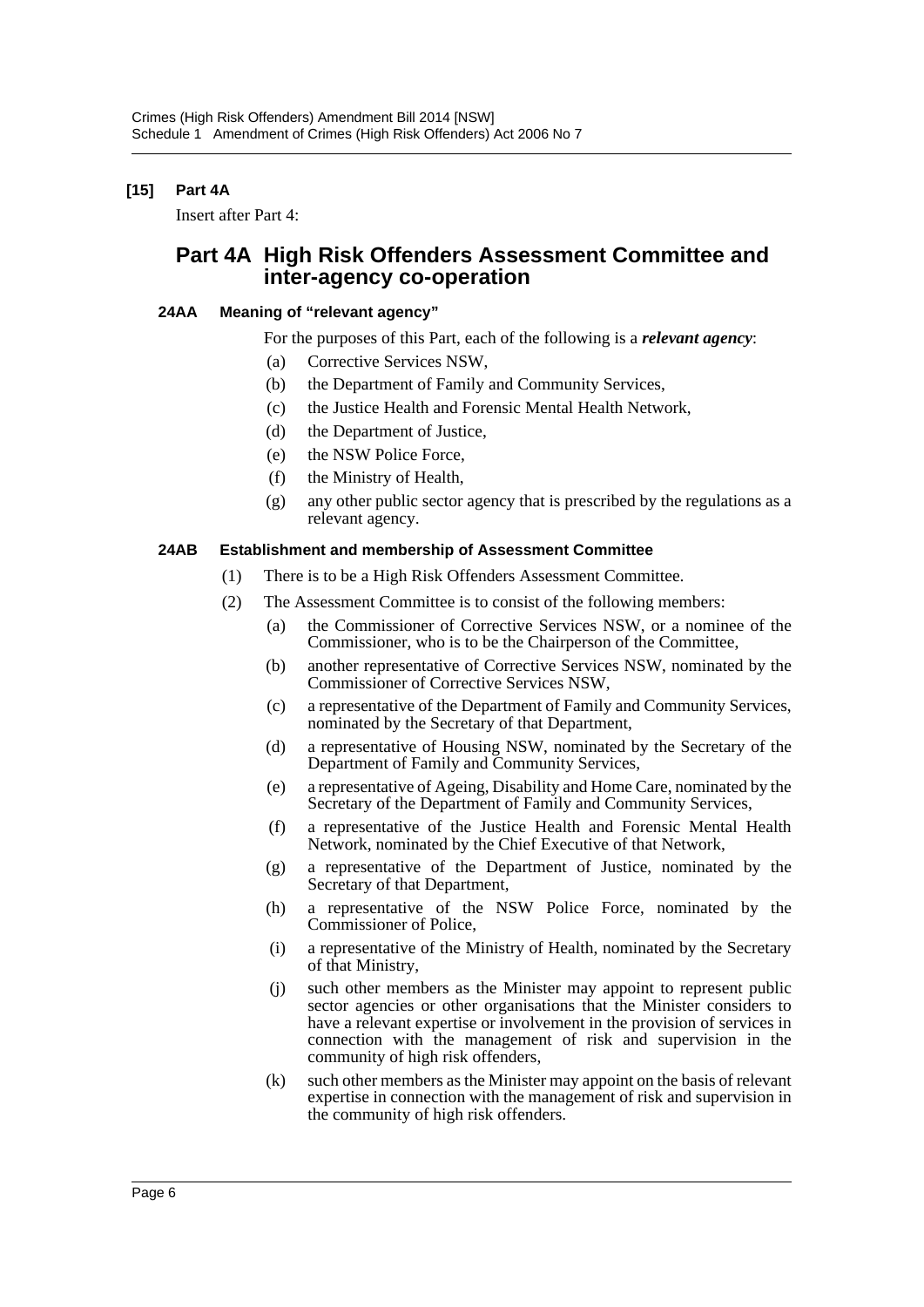(3) The regulations may make provision for or with respect to the constitution and procedure of the Assessment Committee.

#### **24AC Functions of Assessment Committee**

The Assessment Committee has the following functions:

- (a) to review the risk assessments of sex offenders and violent offenders and make recommendations to the Commissioner of Corrective Services NSW for the taking of action by the State under this Act in respect of those offenders,
- (b) to facilitate co-operation between and the co-ordination of relevant agencies in the exercise of their functions in connection with risk assessment and management of high risk offenders (the *high risk offender functions* of relevant agencies),
- (c) to monitor and provide expert oversight of the exercise of the high risk offender functions of relevant agencies for the purpose of identifying opportunities for improved outcomes in individual cases and opportunities for systemic improvement and removal of inter-agency barriers to the effective exercise of high risk offender functions,
- (d) to facilitate information sharing between relevant agencies in connection with the exercise of their high risk offender functions,
- (e) to develop best practice standards and guidelines for the exercise by relevant agencies of their high risk offender functions,
- (f) to identify gaps in resourcing, service provision and training that may impact on the proper and effective exercise of high risk offender functions,
- (g) to conduct research into the effectiveness of this Act in ensuring the safety and protection of the community and to disseminate the results of that research,
- (h) such other functions in connection with the operation of this Act as the Minister may from time to time direct.

#### **24AD Sub-committees of Assessment Committee**

- (1) The Assessment Committee may form sub-committees to exercise specific functions of the Assessment Committee.
- (2) The procedure of a sub-committee is to be as determined by the Assessment Committee.

#### **24AE Furnishing of reports and information**

- (1) The Assessment Committee must keep the Minister informed of the general conduct of its operations in the exercise of its functions.
- (2) If the Minister requests the Assessment Committee to provide to the Minister information concerning a specific matter relating to the Committee's operations in the exercise of its functions, the Assessment Committee must comply with the request.

#### **24AF Inter-agency co-operation**

(1) Each relevant agency is under a duty to co-operate with other relevant agencies in the exercise of the functions of the agency that are concerned with risk assessment and management of high risk offenders (*high risk offender functions*).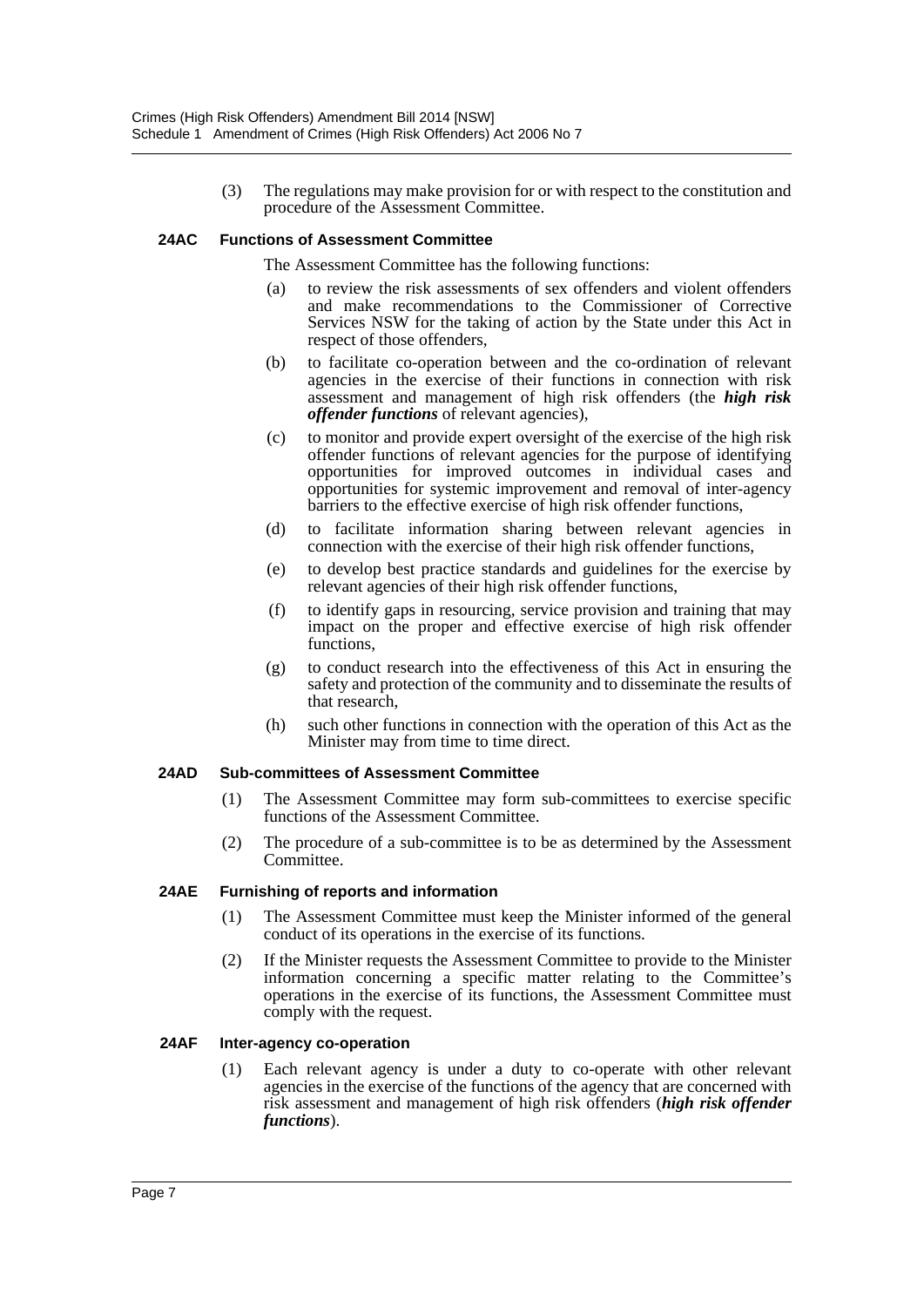- (2) The duty to co-operate includes the following duties:
	- (a) the duty to disclose information to another relevant agency that is likely to be of assistance to the other agency in the exercise of its high risk offender functions,
	- (b) the duty to provide reasonable assistance and support to another relevant agency in connection with the exercise by the other relevant agency of its high risk offender functions,
	- (c) the duty to co-operate in connection with the exercise of the functions of the Assessment Committee.
- (3) Co-operation between relevant agencies in the exercise of high risk offender functions can include (but is not limited to) any of the following:
	- (a) the development of multi-agency management plans for high risk offenders,
	- (b) providing assistance and support to high risk offenders through joint programs.

#### **24AG Exchange of information and co-operative management of offenders**

- (1) Two or more relevant agencies may enter into arrangements (*co-operative protocols*) with each other to enable information held by each of the agencies concerned to be shared or exchanged between those agencies and the co-operative management of offenders.
- (2) The information to which a co-operative protocol may relate is limited to the following:
	- (a) information concerning offenders,
	- (b) any other information that may be prescribed by the regulations.
- (3) Under a co-operative protocol, each relevant agency the subject of the arrangement is authorised:
	- (a) to request and receive information held by any other relevant agency the subject of the arrangement, and
	- (b) to disclose information to any of those relevant agencies,

without the consent of any person concerned, but only to the extent that the information is reasonably necessary to assist in the exercise of functions under this Act or the functions of the relevant agencies concerned.

(4) This section does not limit the operation of any Act under which the relevant agency is authorised or required to disclose information to another person or body.

#### **[16] Section 25A**

Omit the section. Insert instead:

#### **25A Proceedings for offences**

- (1) Proceedings for an offence under this Act (except section 12) or the regulations are to be dealt with summarily before the Local Court.
- (2) Chapter 5 of the *Criminal Procedure Act 1986* (which relates to the summary disposal of certain indictable offences unless an election is made to proceed on indictment) applies to and in respect of an offence under section 12.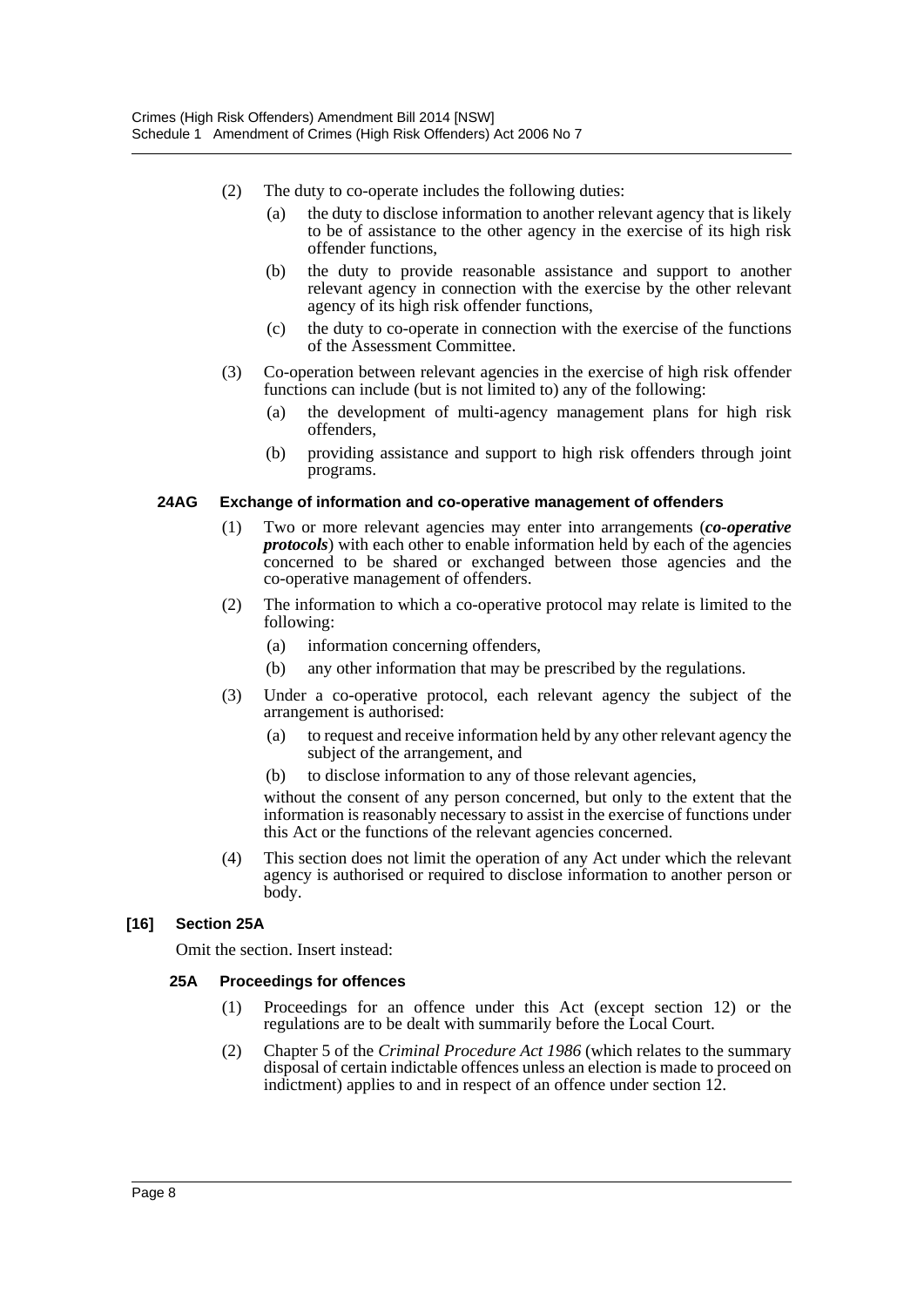## **[17] Schedule 2 Savings, transitional and other provisions**

Insert at the end of the Schedule:

# **Part 8 Provisions consequent on enactment of Crimes (High Risk Offenders) Amendment Act 2014**

#### **13 Definition**

In this Part: *amending Act* means the *Crimes (High Risk Offenders) Amendment Act 2014*.

#### **14 Extension of scheme**

The amendments made to this Act by the amending Act extend:

- (a) to offences committed before the date of commencement of the amendments, and
- (b) to persons serving a sentence of imprisonment that commenced before the date of commencement of the amendments, and
- (c) to persons subject to an extended supervision order, interim supervision order, continuing detention order or interim detention order immediately before the date of commencement of the amendments.